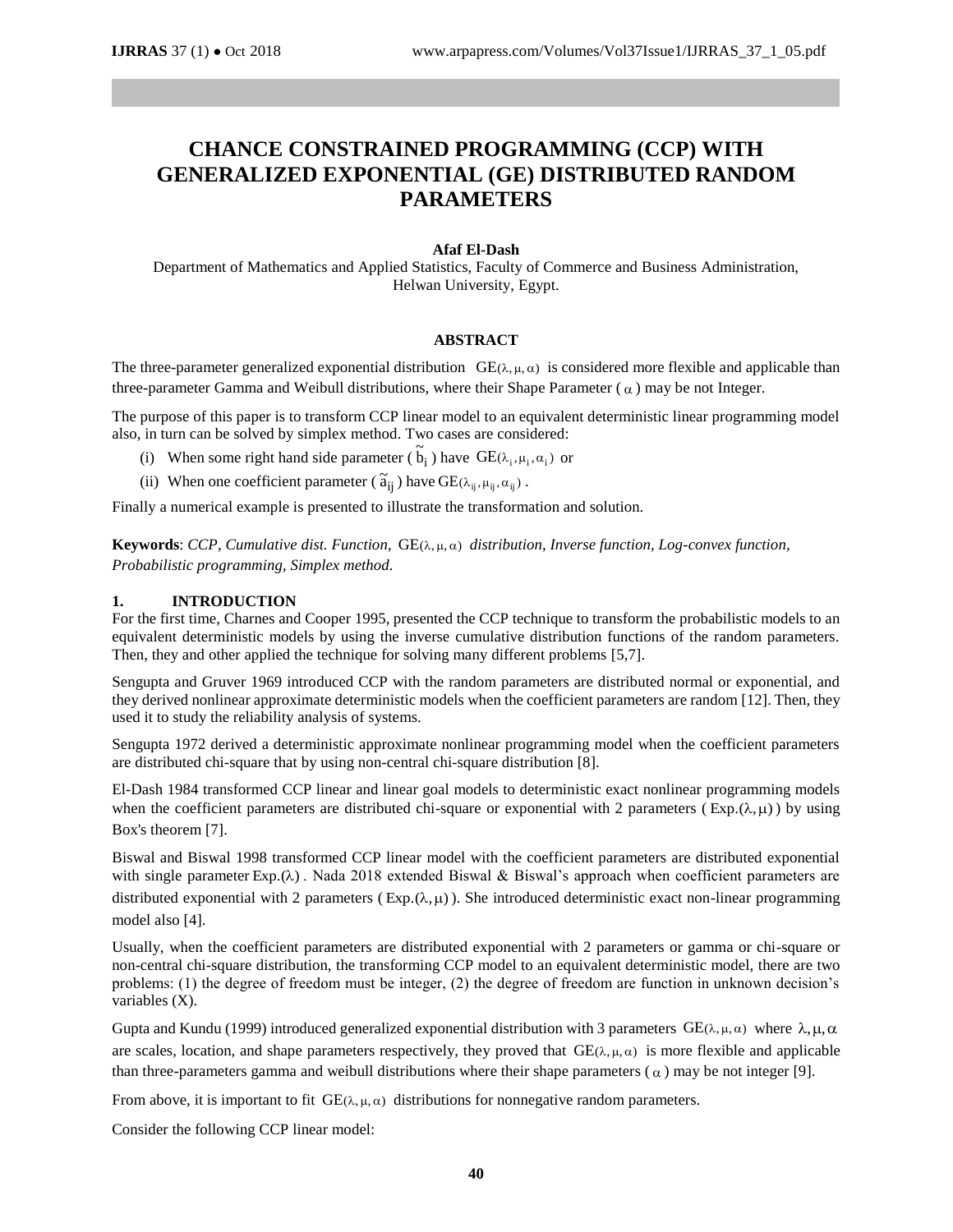$$
\text{Max.}Z = \sum_{j=1}^{n} c_j x_j \tag{1.1}
$$

S.t. 
$$
\sum_{j=1}^{n} a_{ij} x_j \le b_i, \qquad i = 1, 2, ..., m'
$$
 (1.2)

$$
P_{r}(\sum_{j=1}^{n} a_{ij} x_{j} \le \tilde{b}_{i}) \ge \gamma_{i} , i = m' + 1, m' + 2, \dots, m
$$
 (1.3)

$$
P_{r}(\tilde{a}_{i1}x_{1} + \sum_{j=2}^{n} a_{ij}x_{j} \le b_{i}) \ge \gamma_{i} , i = m+1
$$
 (1.4)

$$
x_j \ge 0 \qquad , \qquad j = 1, 2, \dots, n \tag{1.5}
$$

Where  $x_j \ge 0$ ,  $j = 1, 2, \dots, n$  are decision variables,  $c_j, a_{ij}, b_i$ ,  $i = 1, 2, \dots, m + 1$  are constants,  $\tilde{b}_i$  and  $\tilde{a}_{i1}$  are random parameters with  $GE(\lambda_i, \mu_i, \alpha_i)$  and  $GE(\lambda_{ij}, \mu_{ij}, \alpha_{ij})$  respectively and  $\gamma_i$ ,  $i = m' + 1, m' + 2, \dots, m$  are the tolerance measures.

The main objective of this paper is to transform CCP linear model in  $(1.1)-(1.5)$  to equivalent deterministic linear model, which can be solved by simplex method [8].

### **2. THE EQUIVALENT DETERMINISTIC CONSTRAINTS**

**Lemma (2.1):** Suppose the chance constraints in (1.3) and  $\tilde{b}_i \sim GE(\lambda_i, \mu_i, \alpha_i)$ ,  $i = m' + 1, m' + 2, \dots, m$  then the equivalent deterministic linear constraints as following:

$$
\sum_{j=1}^{n} a_{ij} x_j \le \mu_i - \lambda_i \ln[1 - (1 - \gamma_i)^{1/\alpha_i}] \quad , \quad i = m' + 1, m' + 2, \dots, m
$$
 (2.1)

Where  $\ln[1-(1-\gamma_i)^{1/\alpha_i}]$  is constant.

**Proof:** let  $F_i$  and  $F_i^{-1}$  $F_i^{-1}$  are the cumulative distribution function of  $\tilde{b}_i$  and its inverse function respectively [8], then

Max. 
$$
Z = \sum_{j=1}^{n} c_j x_j
$$
 (1.1)  
\nS.t.  $\sum_{j=1}^{n} a_{ij}x_j \le b_i$ ,  $i = 1, 2, ..., m'$  (1.2)  
\n $P_r(\sum_{j=1}^{n} a_{ij}x_j \le b_i) \ge \gamma_i$ ,  $i = m' + 1, m' + 2, ..., m$  (1.3)  
\n $P_r(\tilde{a}_{i1}x_1 + \sum_{j=2}^{n} a_{ij}x_j \le b_i) \ge \gamma_i$ ,  $i = m + 1$  (1.4)  
\n $x_j \ge 0$ ,  $j = 1, 2, ..., n$  (1.5)  
\n $i_j \ge 0$ ,  $j = 1, 2, ..., n$  (1.6)  
\n $x_j \ge 0$ ,  $j = 1, 2, ..., n$  (1.7)  
\nSis the  $\sum_{j=1}^{n} c_j$ ,  $c_j, a_{ij}, b_j$ ,  $i = 1, 2, ..., m + 1$  are constants,  $\tilde{b}_j$   
\nso the *GE*( $\alpha_{i_1}, \mu_i, \alpha_i$ ) and  $GE(\alpha_{i_2}, \mu_{i_3}, \alpha_{i_3})$  respectively and  $\gamma_i$ ,  $i = m' + 1, m' + 2, ..., m$   
\n*choiceive of this paper is to transform CCP linear model in (1.1)-(1.5) to equivalent  
\nwhich can be solved by simplex method [8].  
\n**THE EQUIVALENT DETERMINISTIC CONSTRAINTIS**  
\n**THE EQUIVALEINT DETERMINISTIC CONSTRAINTIS**  
\n**THE EQUIVATEENT DETERMINISTIC CONSTRAINTIS**  
\n**THE EQUIVATEENT DETERMINISTIC CONSTRAINTIS**  
\n**THE EQUIVATE**  
\n**THE EQUIVATE**  
\n**THE EQUIVATE**  
\n**THE EQUIVATE**  
\n**THE EQUIVATE**  
\n**THE EQUIVATE**  
\n**THE EQUIVATE**  
\n**THE EQUIVATE**  
\n**THE EQUIVATE**  
\n**THE EQUIVATE**  
\n**THE EQUIVATE**  
\n**THE EQUIVATE**  
\*

and  $F_i$  be log convex function, in turn

$$
F_{i}^{-1}(1 - \gamma_{i}) = \{ \mu_{i} - \lambda_{i} \ln[1 - (1 - \gamma_{i})^{1/\alpha_{i}}] \}
$$
 (2.3)

**Lemma (2.2):** Suppose the chance-constraint (1.4) and  $\tilde{a}_{i1} \sim GE(\lambda_{ij}, \mu_{ij}, \alpha_{ij})$ , then its equivalent deterministic constraint as following:

$$
\sum_{j=2}^{n} a_{ij} x_j + x_1 \{ \mu_{i1} - \lambda_{i1} \ln[1 - (1 - \gamma_i)^{1/\alpha_{i1}} ] \} \le b_i , \quad i = m+1
$$
 (2.4)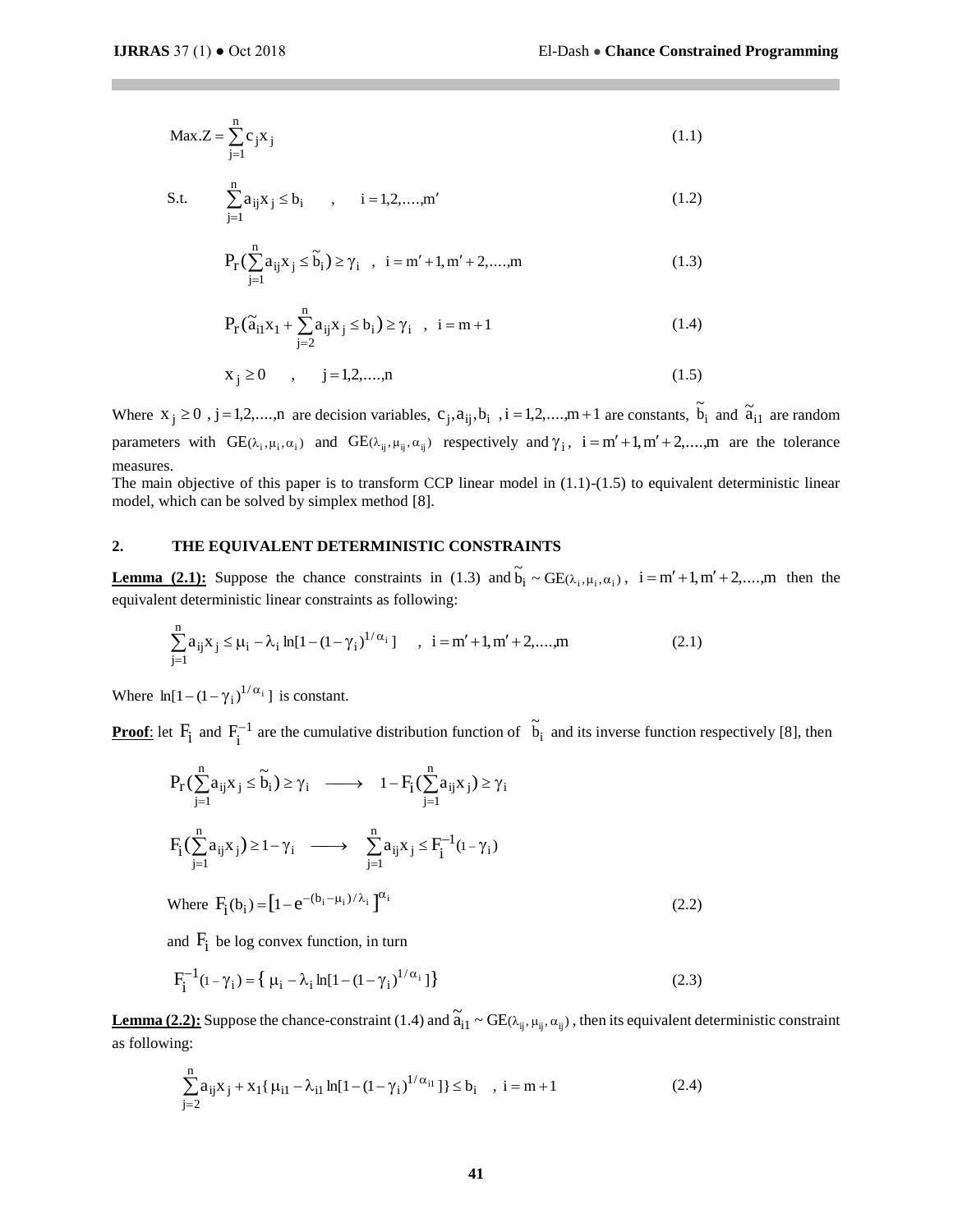**Proof:**  $P_r(\tilde{a}_{i1}x_1 + \sum_{i=2}^n a_{ij}x_j \le b_i) \ge \gamma_i$ ,  $i = m + 1 \longrightarrow$  $j = 2$  $P_r(\tilde{a}_{i1}x_1 + \sum a_{ij}x_j \le b_i)$  $\geq \gamma$   $\longrightarrow$ Ξ.  $\sum_{j=2} a_{ij} x_j$ <br> $\geq \gamma_i$ b  $r(a_{i1} > \frac{X_1}{X_1}) \leq \gamma_i$ n j=2  $i = \sum a_{ij} \lambda_j$  $\left(\widetilde{a}_{i1} \leq \frac{1-z}{x_1}\right)$  $\mathrm{a}$   $\mathrm{x}$ P. (ã  $\int_{i}^{-1} (\gamma_i)$ b b  $i \leftarrow x_1$   $\longrightarrow$   $\longleftarrow$   $\longleftarrow$   $\longleftarrow$   $\longleftarrow$   $\longleftarrow$   $\longleftarrow$   $\longleftarrow$   $\longleftarrow$   $\longleftarrow$   $\longleftarrow$   $\longleftarrow$   $\longleftarrow$   $\longleftarrow$   $\longleftarrow$   $\longleftarrow$   $\longleftarrow$   $\longleftarrow$   $\longleftarrow$   $\longleftarrow$   $\longleftarrow$   $\longleftarrow$   $\longleftarrow$   $\longleftarrow$   $\longleftarrow$   $\longleftarrow$   $\longleftarrow$   $\longleftarrow$   $\longleftarrow$   $\longleftarrow$   $\long$ n  $j = 2$  $i = \sum a_{ij} \lambda_j$  $\frac{1}{1}$  /  $\leq$  Y i n  $j = 2$  $i = \sum a_{ij} \lambda_j$  $F_i \left( \frac{j=2}{x_1} \right) \ge \gamma_i \quad \longrightarrow \quad \frac{j=2}{x_1} \le F_i^{-1}$ a…x x  $\mathrm{a}$   $\mathrm{x}$  $\left(\frac{\gamma-1}{\gamma-1}\right)\geq\gamma_{i}\quad\longrightarrow\quad\frac{1}{\gamma-1}\leq F_{i}^{-1}(\gamma)$ Ξ  $\geq \gamma$   $\longrightarrow$  $-\sum_{i=2} a_{ij} x_j$   $b_i - \sum_{i=2} a_{ij} x_i$  $b_i - \sum_{i=2}^n a_{ij} x_j \le x_1 F_i^{-1}(\gamma_i) \longrightarrow \sum_{i=2}^n a_{ij} x_j + x_1 F_i^{-1}(\gamma_i) \le b_i \longrightarrow$ j=2  $1\mathbf{i}$   $(i) \longrightarrow L^{a_{ij}A_{j}}$ j=2  $\sum_i \mathbf{a}_{ij} \mathbf{x}_j \leq \mathbf{x}_1 \mathbf{F}_i^{-1}(\gamma_i) \longrightarrow \sum_i \mathbf{a}_{ij} \mathbf{x}_j \cdot \mathbf{x}_1 \mathbf{F}_i^{-1}$  $_{1}$ {  $\mu_{i1} - \lambda_{i1} \ln[1-(1-\gamma_{i})^{1/\alpha_{i1}}]$  }  $\leq b_{i}$ ,  $i = m+1$ n  $j=2$  $a_{ij}x_j + x_1\{\mu_{i1} - \lambda_{i1}\ln[1-(1-\gamma_i)^{1/\alpha_{i1}}]\}\le b_i$ ,  $i = m +$ Ξ  $\sum a_{ij}x_j + x_1 \{\mu_{i1} - \lambda_{i1} \ln[1-(1-\gamma$ 

#### **3. NUMERICAL EXAMPLE**

Consider the following CCP linear model and

$$
\tilde{b}_1 \sim \text{GE}(\lambda_1 = 2, \mu_1 = 5, \alpha_1 = 1.5), \ \gamma_1 = 0.7
$$
\n
$$
\tilde{a}_{21} \sim \text{GE}(\lambda_{21} = 1, \mu_{21} = 10, \alpha_{21} = 2), \ \gamma_2 = 0.6, \ b_2 = 15
$$
\n
$$
\text{Max.}Z = 5 \ x_1 + 2 \ x_2 - x_3
$$
\n
$$
P_r(x_1 + 2x_2 + x_3 \le \tilde{b}_1) \ge 0.7
$$
\n
$$
P_r(\tilde{a}_{21} x_1 + 3 x_2 - x_3 \le 15) \ge 0.6
$$
\n
$$
-x_1 + x_2 + 2 x_3 \le 1
$$
\n(3)

$$
x_1, x_2, x_3 \ge 0
$$

The following deterministic linear constraints (4) and (5) are equivalent to chance constraints (1) and (2) respectively:

$$
x_1 + 2x_2 + x_3 \le 6.190
$$
\n
$$
11.490 x_1 + 3 x_2 - x_3 \le 15
$$
\n(4)

By simplex method, the optimal solution is:

$$
Z^* = 7.81
$$
,  $x_1^* = 0.83$ ,  $x_2^* = 1.83$ ,  $x_3^* = 0$ 

### **4. REFERENCES**